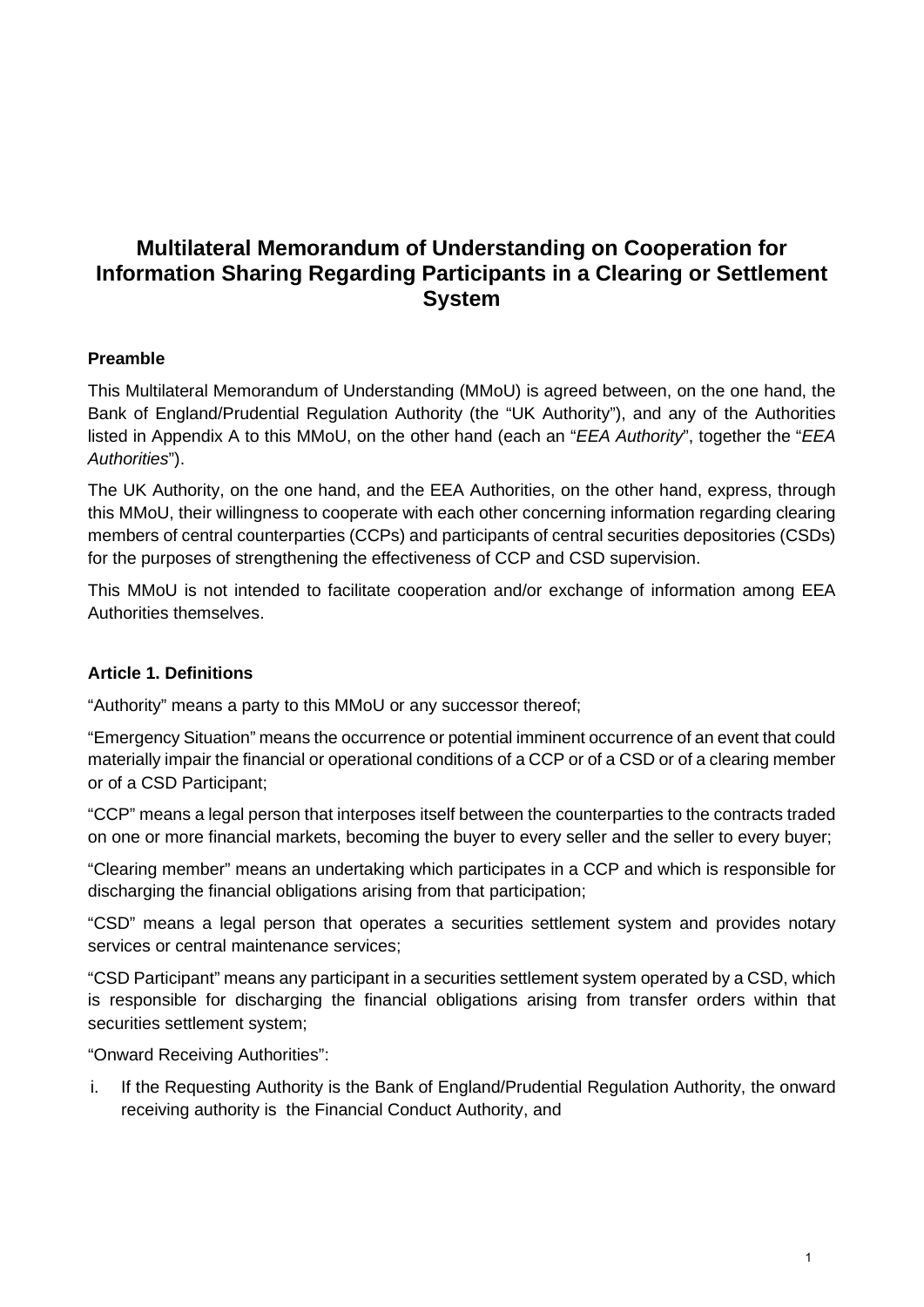- ii. If the Requesting Authority is an EEA Authority, the onward receiving authorities are any of the following:
	- (a) ESMA;
	- (b) The other EEA Authorities, or
	- (c) Central Banks or Prudential Regulators in the EEA other than the EEA Authorities.

"Laws and Regulations" means for the Requesting Authority the provisions of the laws applicable in the jurisdictions of the Authorities regarding CCP or CSD supervision, the regulations promulgated thereunder, and other regulatory requirements, that fall within the competence of the Authorities, including but not limited to the areas covered in Article 3(1) herein;

"Laws and Regulations" means for the Requested Authority the provisions of the laws applicable in the jurisdictions of the Authorities regarding member/participant supervision, the regulations promulgated thereunder, and other regulatory requirements, that fall within the competence of the Authorities, including but not limited to the areas covered in Article 3(1) herein;

"Participant in a clearing or settlement system" means a clearing member of a CCP and a CSD participant;

"Person" means a natural or legal person, or an unincorporated entity or association including but not limited to, partnerships and trusts;

"Prudential Regulator" means any national prudential authority in the jurisdiction of the relevant Authority whose competence is established under the relevant law;

"Requested Authority" means the Authority to whom a request is made under this MMoU;

"Requesting Authority" means the Authority making a request under this MMoU.

## **Article 2. General principles**

- 1. This MMoU is a statement of intent to consult, cooperate and exchange information in relation to Participants in a clearing or settlement system under the Laws and Regulations for the purposes of performng the supervisory tasks of the participating authorities regarding CCP and CSD supervision, in a manner consistent with, and permitted by, the laws and requirements that govern the Authorities.
- 2. This MMoU does not create any legally binding obligations, confer any enforceable rights, or supersede applicable legislation. This MMoU does not confer upon any Person the right or ability directly or indirectly to obtain, suppress, or exclude any information or to challenge the execution of a request for assistance under this MMoU.
- 3. This MMoU does not intend to limit an Authority to taking solely those measures described herein in fulfilment of its functions. In specific circumstances, where applicable Laws and Regulations provide, information may be obtained for supervisory purposes by an Authority directly from Participants in a clearing or settlement system subject to or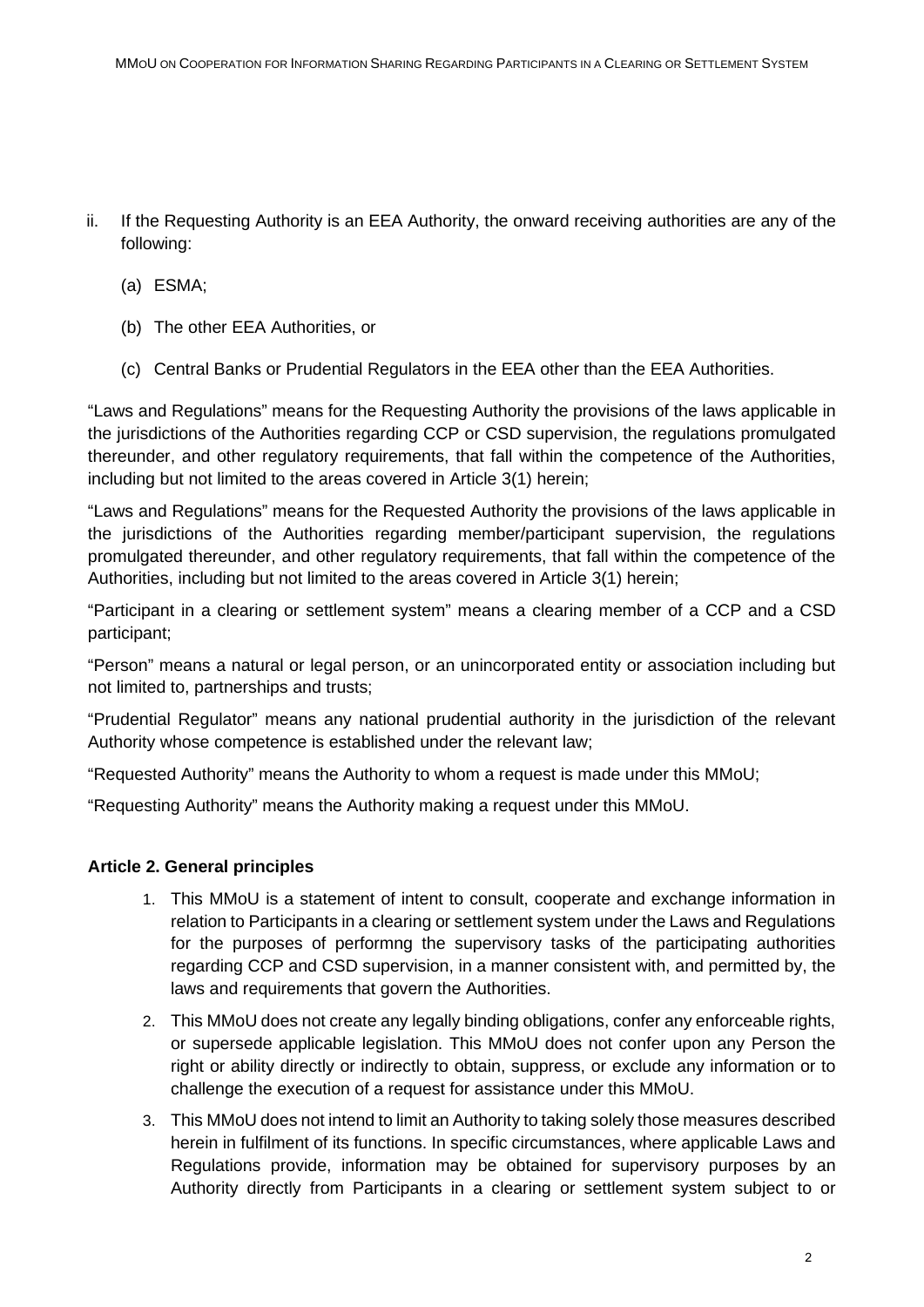operating in its jurisdiction. In such a case, a copy of any such request is sent at the same time to the other Authority.

- 4. The Authorities should, within the framework of this MMoU, provide one another with the fullest cooperation permissible to better enable them to carry out the responsibilities entrusted to them under the Laws and Regulations. Following consultation, assistance may be denied:
	- a) where the cooperation would require an Authority to act in a manner that would violate the applicable legislation;
	- b) where a request for assistance is not falling within the scope of this MMoU or is not made in accordance with the terms of this MMoU, or
	- c) for reasons of public interest.

In case of denial, the Requested Authority will provide the reasons for not granting the assistance.

Where the Requested Authority presents objective grounds by reasons of which the request cannot be fulfilled in part or in whole, the Authorities will consult with a view to reaching an understanding on the assistance to be provided.

- 5. No domestic banking secrecy, blocking laws or regulations should prevent an Authority from providing assistance to the other Authority.
- 6. The Authorities will periodically review the functioning and effectiveness of the cooperation arrangements between the Authorities with a view, *inter alia*, to expanding or altering the scope or operation of this MMoU should that be deemed necessary, for instance, in the event of changes in the Laws and Regulations in force or applied by either the UK Authority or the EEA Authorities or changes to banking secrecy or blocking laws or regulations referenced in the previous paragraph.
- 7. This MMoU can be supplemented with bilateral additions between an EEA Authority, on one hand, and the UK Authority, on the other hand.
- 8. To facilitate cooperation under this MMoU, the Authorities hereby designate contact points as set forth in Appendix B.
- 9. Each Authority will endeavour to notify the other Authority or Authorities if it proposes to take any enforcement, supervisory or regulatory action in relation to a Participant in a clearing or settlement system which might have a material effect on the performance of the duties of the Participant in a clearing or settlement system supervised by the abovementioned Authority or Authorities. If it is not possible to notify the other Authority or Authorities before taking such action, notification shall be made as soon as practicable thereafter.
- 10. The Authorities will seek to inform each other as soon as practicable of any known material events relating to a Participant in a clearing or settlement system that could have a material adverse effect in the other jurisdiction.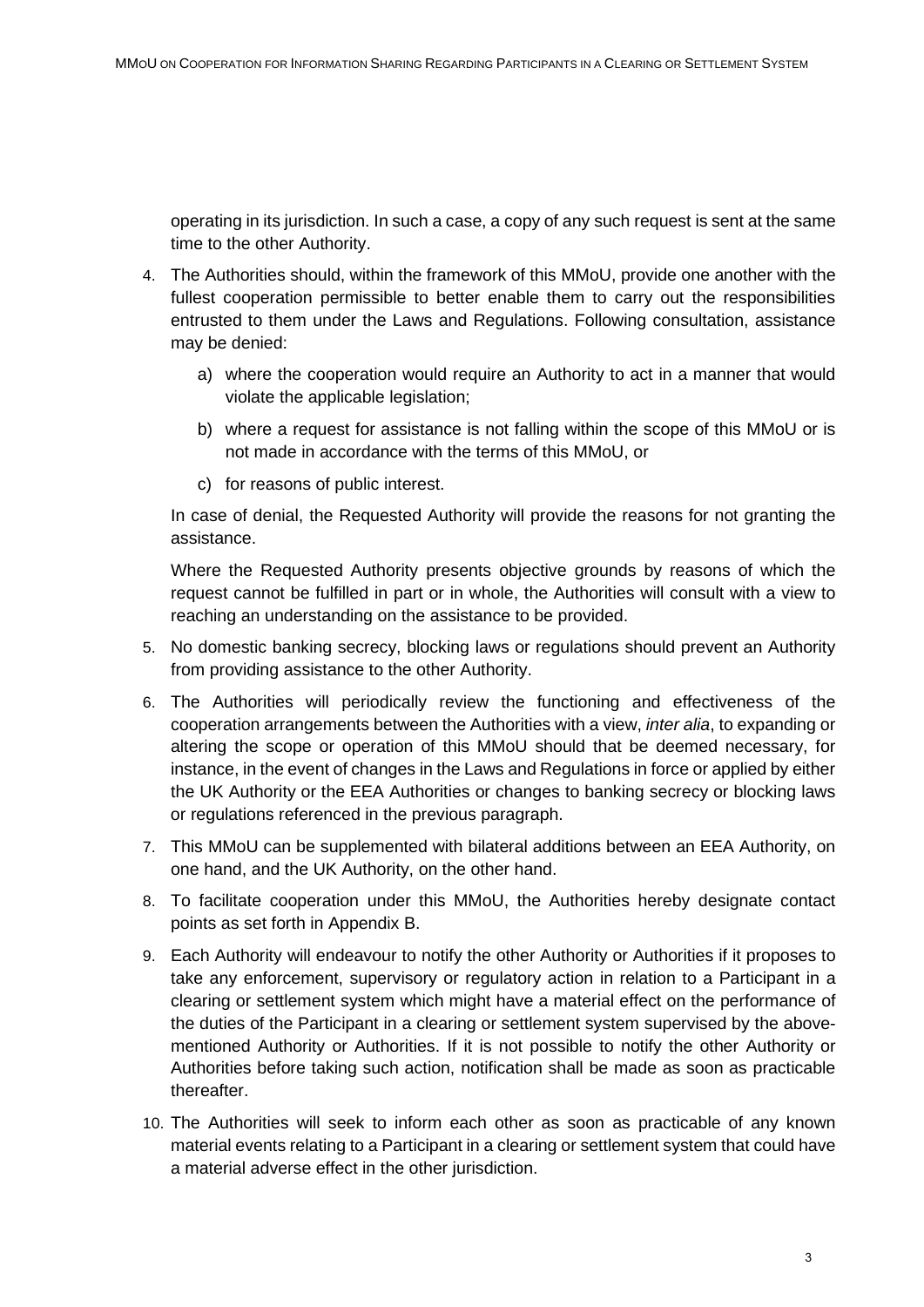## **Article 3. Scope of cooperation**

- 1. The Authorities recognise the importance of close communication concerning supervision of Persons in their capacity as Participants in clearing or settlement systems given the potential impact of issues concerning the Participants in clearing or settlement systems on the orderly operation of CCPs and CSDs and intend to cooperate regarding:
	- a) general issues, including with respect to regulatory, supervisory or other developments that may impact the operations of a Participant in a clearing or settlement system in the jurisdiction of the other Authority or Authorities;
	- b) issues relevant to the operations, activities, and supervision of Participants in clearing or settlement systems; and
	- c) any other areas of mutual supervisory interest that may impact the operations of a Participant in a clearing or settlement system in the jurisdiction of the other Authority or Authorities.
- 2. The Authorities recognise in particular the importance of close cooperation in the event that Participants in clearing or settlement systems experience, or are threatened by, an Emergency Situation.
- 3. Cooperation will be most useful in circumstances where issues of regulatory, supervisory or enforcement concern may arise, including but not limited to:
	- a) the initial application for admission as Participant in a clearing or settlement system;
	- b) the ongoing supervision and oversight of a Participant in a clearing or settlement system that may impact the operations of a Participant in a clearing or settlement system in the jurisdiction of the other Authority or Authorities, including, for example, compliance with statutory and regulatory requirements in either jurisdiction;
	- c) regulatory, supervisory or enforcement actions taken by one Authority that may impact the operations of a Participant in a clearing or settlement system in the jurisdiction of the other Authority or Authorities, and
	- d) the opening of insolvency proceedings against a Participant in a clearing or settlement system.
- 4. Each Authority (either on its own initiative or upon written request) intends to provide the other Authority with assistance in endeavouring to obtain information not otherwise available to the Requesting Authority relevant to the operations of a Participant in a clearing or settlement system in the jurisdiction of the other Authority or Authorities, subject to compliance with applicable laws and where that is necessary for the effective supervision of the CCP or CSD.
- 5. Information to be provided under the previous paragraph should include, but it is not limited to, information relevant to:
	- a) systemic risk issues;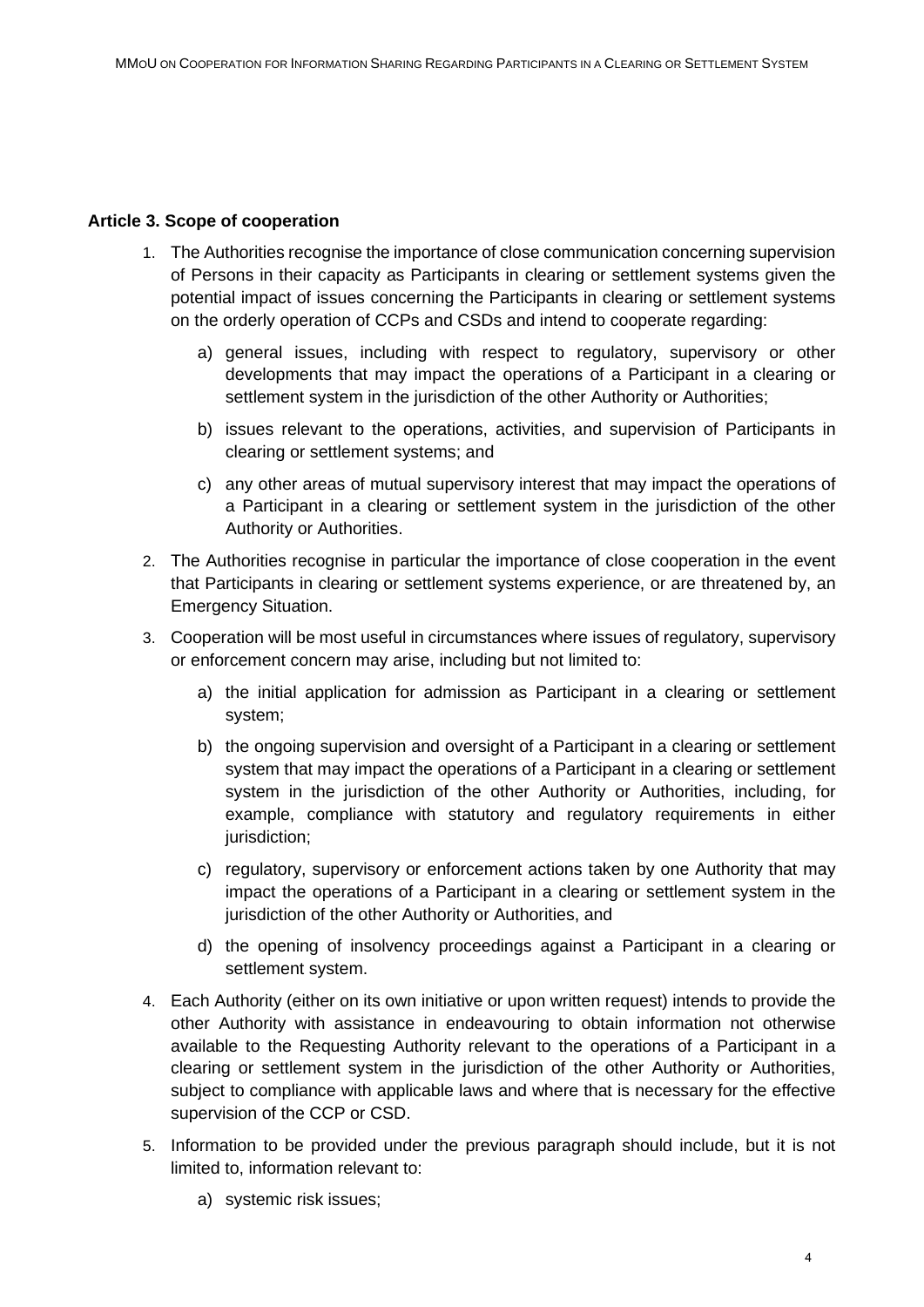- b) investor protection issues;
- c) the fitness or probity of a Participant in a clearing or settlement system;
- d) the ability of a Participant in a clearing or settlement system to comply with the relevant obligations of the system, including the ability of a Participant in a clearing or settlement system to meet its financial commitments.

#### **Article 4. Meetings of Authorities**

The Authorities intend to meet, as reasonably necessary, to discuss issues of common interest relating to the supervision of Participants in clearing or settlement systems. Such meetings may be conducted by conference call or on a face-to-face basis, as appropriate.

#### **Article 5. Requests for assistance**

- 1. Requests for the provision of information or other assistance by the designated contact point of the Requesting Authority (as designated in Appendix B) will, whenever possible, be made in writing and addressed to the relevant contact point of the Requested Authority (as designated in Appendix B).
- 2. To facilitate assistance, the Requesting Authority should specify in any written request:
	- a) a general description of the matter that is the subject of the request and the purpose for which the information or other assistance is sought, including the laws, regulations that relate to the subject matter of the request;
	- b) the information or other assistance sought by the Requesting Authority and why the information sought will be of assistance;
	- c) any information known to, or in the possession of, the Requesting Authority that might assist the Requested Authority in fulfilling the request;
	- d) an indication of any special precautions that should be taken in collecting the information, including the sensitivity of the information;
	- e) to whom, if anyone, onward disclosure of information is envisaged in accordance with Article 10(3)(a) of the MMoU; and
	- f) the desired time period for the reply and, where appropriate, the urgency thereof.
- 3. In Emergency Situations, the Authorities shall endeavour to notify each other of the Emergency Situation and communicate information between each other as deemed appropriate in the particular circumstances, taking into account all relevant factors. During Emergency Situations, requests for information or other assistance may be made in any form, including orally, provided such communication is confirmed in writing as promptly as possible following such notification.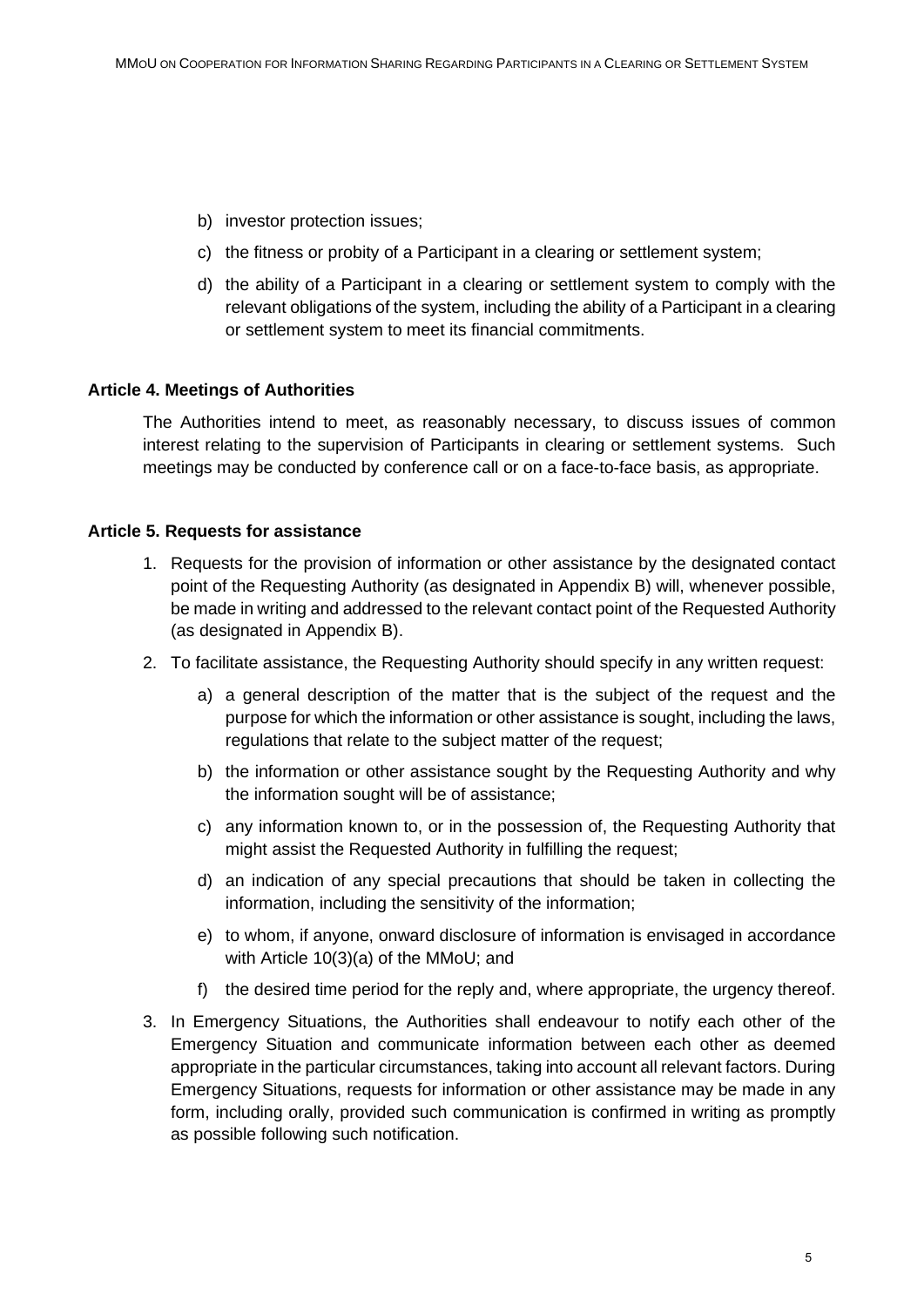4. Information responsive to the request, as well as any subsequent communication among Authorities, may be transmitted electronically. Any electronic transmission should use means that are appropriately secure in light of the confidentiality of the information.

#### **Article 6. Cooperation and information exchange in relation to enforcement**

- 1. To the extent possible under the Laws and Regulations, the Authorities may request or exchange information under this MMoU for enforcement purposes where that is necessary for the effective supervision of a CCP or CSD.
- 2. If a request for assistance, as described in this MMoU, relates to actual or possible enforcement action, the request should clearly state that it is made for enforcement purposes. In such a case, the request should include as much detail as possible to allow the other Authority to consider it. The request should contain a description of the conduct or suspected conduct, as well as the facts underlying the investigation, the applicable legal framework, including the relevant provisions that may have been violated relating to the subject matter of the request, and the link between the specified rule or law and the regulatory functions of the requesting Authority.
- 3. In such circumstances, the Authorities should discuss and reach an understanding on the terms regarding the execution of a request for assistance for enforcement purposes, including whether staff from the Requesting Authority could be present during interviews which form part of an investigation or whether specific questions could be asked on its behalf by the Requested Authority.
- 4. The Authorities recognize that while information is not to be gathered under this MMoU primarily for enforcement purposes, subsequent to receiving information an Authority may wish to use the information for enforcement purposes. In such circumstances, the Requested Authority should be informed ahead of the use of the information for enforcement purposes.
- 5. A request for assistance may be denied by the Requested Authority where a criminal proceeding has already been initiated in the jurisdiction of the Requested Authority based upon the same facts and against the same Persons, or the same Persons have already been the subject of final punitive sanctions on the same charges by the competent authorities of the jurisdiction of the Requested Authority, unless the Requesting Authority can demonstrate that the relief or sanctions sought in any proceedings initiated by the Requesting Authority would not be of the same nature or duplicative of any relief or sanctions obtained in the jurisdiction of the Requested Authority.

## **Article 7. Data Protection**

The Authorities acknowledge that the transfer of personal data will take place in accordance with the conditions laid down in the relevant data protection legislation applicable in the jurisdictions of the Authorities.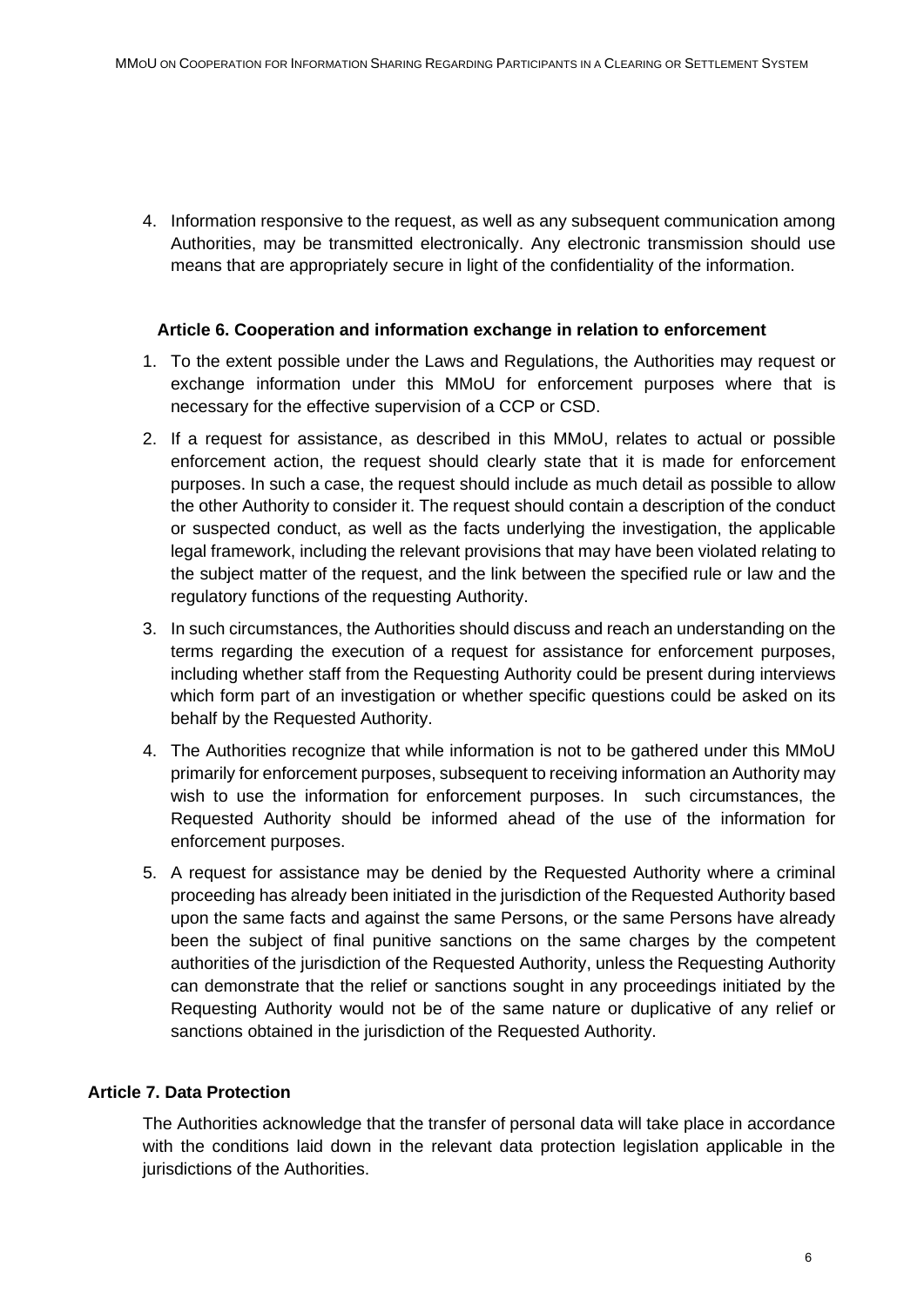## **Article 8. Permissible uses of information**

- 1. The Requesting Authority may use non-public information obtained under this MMoU solely for the purposes of ensuring, monitoring or assessing compliance with the laws and regulations applicable to Participants in clearing or settlement systems, conducting a civil or administrative or criminal enforcement proceeding, protecting investors or assessing and identifying systemic risks.
- 2. Before using non-public information obtained under this MMoU for any purpose other than those stated in the previous paragraph, the Requesting Authority must obtain the written consent of the Requested Authority. If consent is denied by the Requested Authority, the Authorities will consult to discuss the reasons for withholding approval of such use and the circumstances, if any, under which the intended use by the Requesting Authority might be allowed.

## **Article 9. Confidentiality and onward sharing**

- 1. Except as provided for in this MMoU or pursuant to a legally enforceable demand, each Authority will keep confidential information shared under this MMoU, requests made under this MMoU, the contents of such requests, and any other matters arising under this MMoU. The terms of this MMoU are not confidential (bar the contact details in Appendix B).
- 2. To the extent legally permissible, the Requesting Authority will notify the Requested Authority of any legally enforceable demand from a third party for non-public information that has been furnished under this MMoU. Prior to compliance with a third party demand, the Requesting Authority intends to assert all appropriate legal exemptions or privileges with respect to such information as may be available.
- 3. In certain circumstances, and as required by law, it may become necessary for the Requesting Authority to share information obtained under this MMoU with an Onward Receiving Authority. In these circumstances and to the extent permitted by law:
	- a) The Requesting Authority will indicate such disclosure as well as its scope and purpose in the request for assistance;
	- b) Prior to passing on the information, the Requested Authority will receive adequate assurances concerning the Onward Receiving Authority's use and confidential treatment of the information, including, as necessary, assurances that:
		- a. The Onward Receiving Authority has confirmed that it requires the information for the purpose of enabling it to fulfil its responsibilities and mandates; and
		- b. The information will not be shared by the Onward Receiving Authority with other parties without getting the prior written consent of the Requested Authority.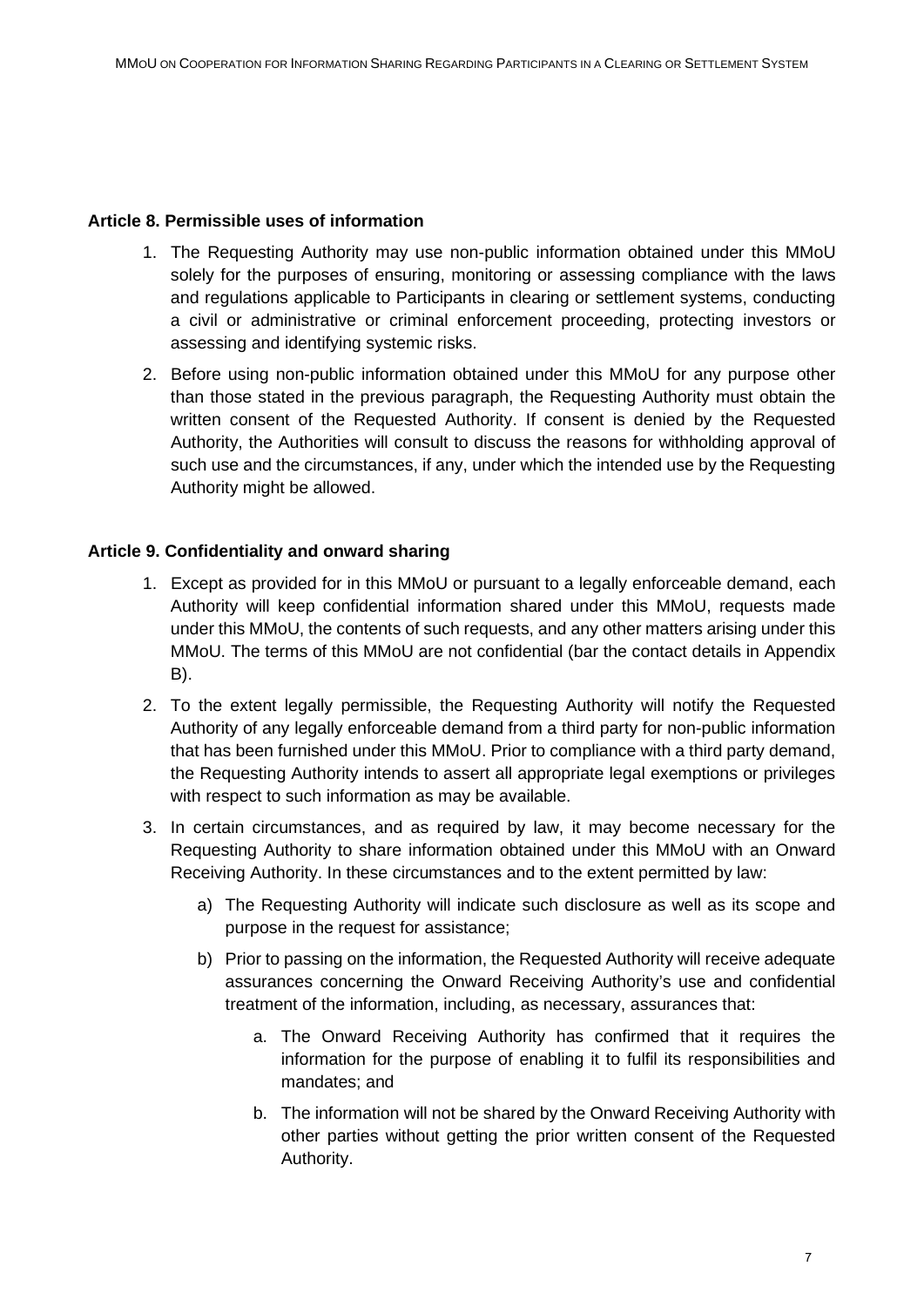- c) If the Requesting Authority intends to share confidential information with an Onward Receiving Authority in accordance with paragraph (3) of this Article for any purpose other than that stated in the initial request for assistance, it must obtain the prior consent of the Requested Authority.
- 4. Except as provided in paragraphs (2) and (3) of this Article, the Requesting Authority must obtain the prior consent of the Requested Authority before disclosing non-public information received under this MMoU. During an Emergency Situation, consent may be obtained in any form, including orally, provided such communication is confirmed in writing as promptly as possible following such notification. If consent is not obtained from the Requested Authority, the Authorities will discuss the reasons for withholding approval of such use and the circumstances, if any, under which the intended use by the Requesting Authority might be allowed.
- 5. The Authorities acknowledge that the sharing or disclosure of non-public information, including but not limited to deliberative and consultative materials, pursuant to the terms of this MMoU, will not constitute a waiver of privilege or confidentiality of such information.

## **Article 10. Entry into effect, amendments, additional Authorities and termination of the MMoU**

- 1. This MMoU shall take effect on the date following that on which European Union law ceases to apply in the UK or, if later, on the date of its signing by the Authorities.
- 2. Amendments to this MMoU, including the addition of new Appendices, can be made by written agreement of the parties. Amendments to the relevant contact point listed in Appendix B can be made by each Authority giving written notice to the other Authorities.
- 3. The Authorities agree that additional UK or EEA authorities competent for supervision of financial markets, Prudential Regulators or Central Banks may become Authorities under this MMoU by executing the Joinder Agreement included in Appendix C. With respect to such additional authorities, this MMoU will be effective as of the date of that Authority's signing of the joinder agreement under Appendix C.
- 4. If an Authority wishes to no longer be a party to this MMoU, it shall provide thirty (30) calendar days prior written notice to the other Authorities.
- 5. If an Authority gives such notice, the parties will consult concerning the disposition of any pending requests. If an agreement cannot be reached through consultation, cooperation will continue with respect to all requests for assistance that were made under the MMoU before the expiration of the 30-day period until all requests are fulfilled or the Requesting Authority withdraws such request(s) for assistance.
- 6. In the event of termination of this MMoU, information obtained under this MMoU will continue to be treated in the manner described under Articles 9 and 10 and cooperation under this MMoU will continue among the other Authorities.
- 7. Where the relevant functions of a party to this MMoU are transferred or assigned to another authority or authorities, the terms of this MMoU will apply to the successor authority or authorities performing those relevant functions without the need for any